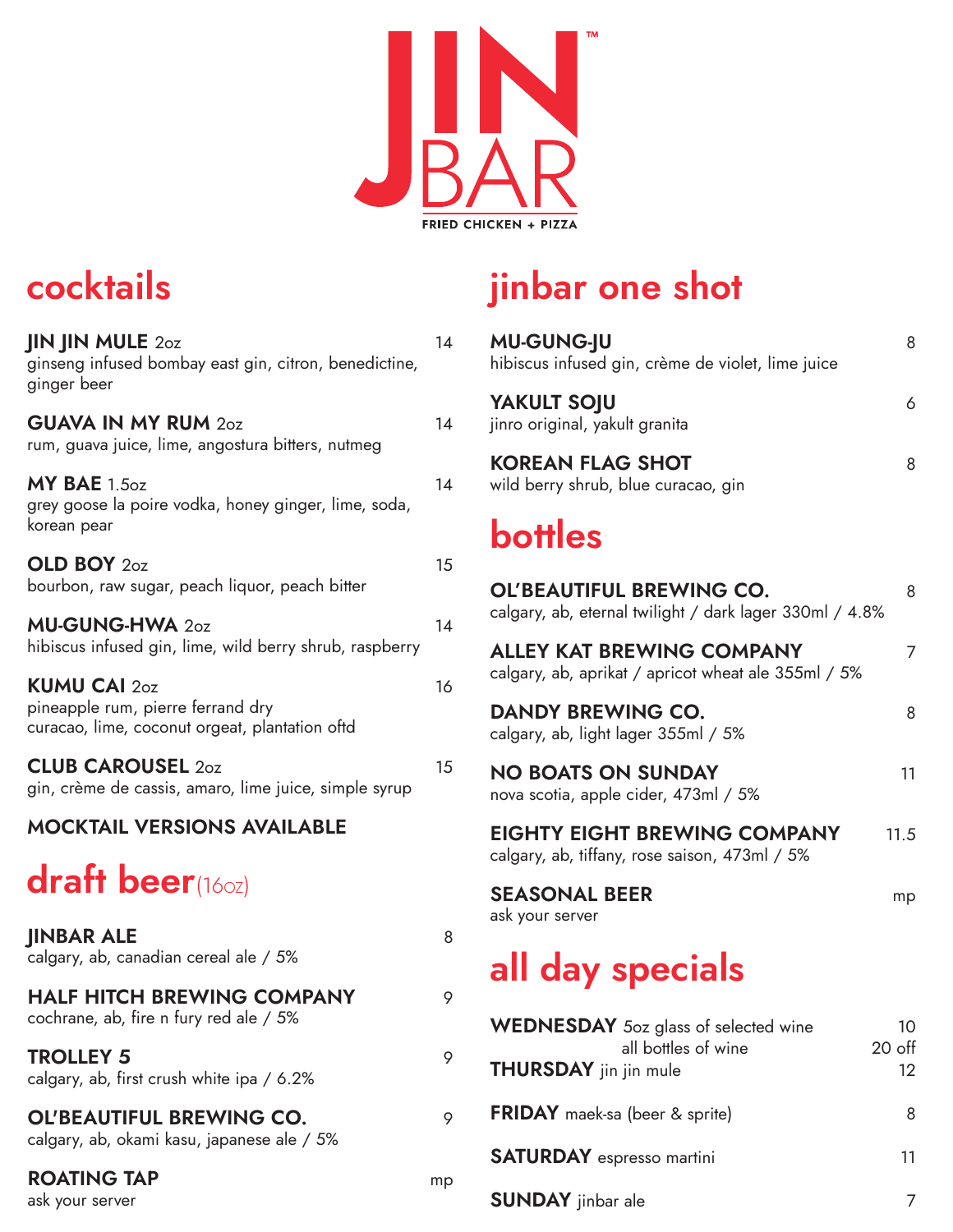#### wine (5oz/8oz/btb)

## bubbles

BENVOLIO 187 ml 13 prosecco / veneto, italy ZONIN 11/-/54

rose prosecco / veneto, italy

BAILY LAPIERRE 68 reserve brut / crémant de bourgogne, france

**TAITTINGER** 375 ml 75 reserve brut / reims, champagne, france

### rosé

COTÉ DES ROSES 375 ml 36 rosé / languedoc, france

## white

| <b>JACKSON ESTATE</b><br>sauvignon blanc / marlborough, new zealand | 11/17/53 |
|---------------------------------------------------------------------|----------|
| <b>FLAT ROCK</b><br>riesling / VQA twenty mile bench                | 13/21/63 |
| <b>SPARR RESERVE</b><br>pinot gris / alsace, france                 | 14/22/68 |
| <b>PROTEA</b><br>chenin blanc / western cape, south africa          | 50       |
| <b>YALUMBA</b><br>viognier / eden valley, australia                 | 58       |
| <b>JADOT</b><br>chardonnay / chablis, burgundy, france              | 75       |
| <b>FREEMARK ABBEY</b><br>chardonnay / napa valley, california, usa  | 95       |

## red

| <b>RUN RIOT</b><br>pinot noir / central coast, california, usa                                               | 14/22/68 |
|--------------------------------------------------------------------------------------------------------------|----------|
| <b>LOPEZ DE HARO</b><br>reserve, tempranillo, graciano / roja, spain                                         | 11/17/53 |
| <b>SHANNON RIDGE</b><br>cabernet sauvignon / lake country, california, usa                                   | 15/23/73 |
| <b>FOURNIER DE FOURNIER</b><br>pinot noir / loire valley, france                                             | 58       |
| <b>SPERI</b><br>valpolicella ripasso / veneto, italy                                                         | 68       |
| <b>DOMAINE DE VILLEMAJOU</b><br>carignan, syrah, grenache, mourvedre /<br>corbiere-boutenac, southern france | 65       |
| <b>ARCENO</b><br>chianti classico / tuscany italy                                                            | 72       |
| <b>SIDURI</b><br>pinot noir / willamette valley, oregon usa                                                  | 72       |
| <b>PIAN DELLE VIGNE</b><br>rosso di montelcino / tuscany, italy                                              | 75       |
| <b>CAMPAGNOLA</b><br>amarone della valpolicella / veneto, italy                                              | 85       |
| <b>EMILIO MORO</b><br>tempranillo / ribera del duero                                                         | 82       |
| <b>ST. SUPERY</b><br>cabernet sauvignon / napa valley, california, usa                                       | 120      |
| <b>JOSEPH PHELPS</b><br>cabernet sauvignon / napa valley, california, usa                                    | 210      |
| <b>TIGNANELLO</b><br>super tuscan / tuscany, italy                                                           | 250      |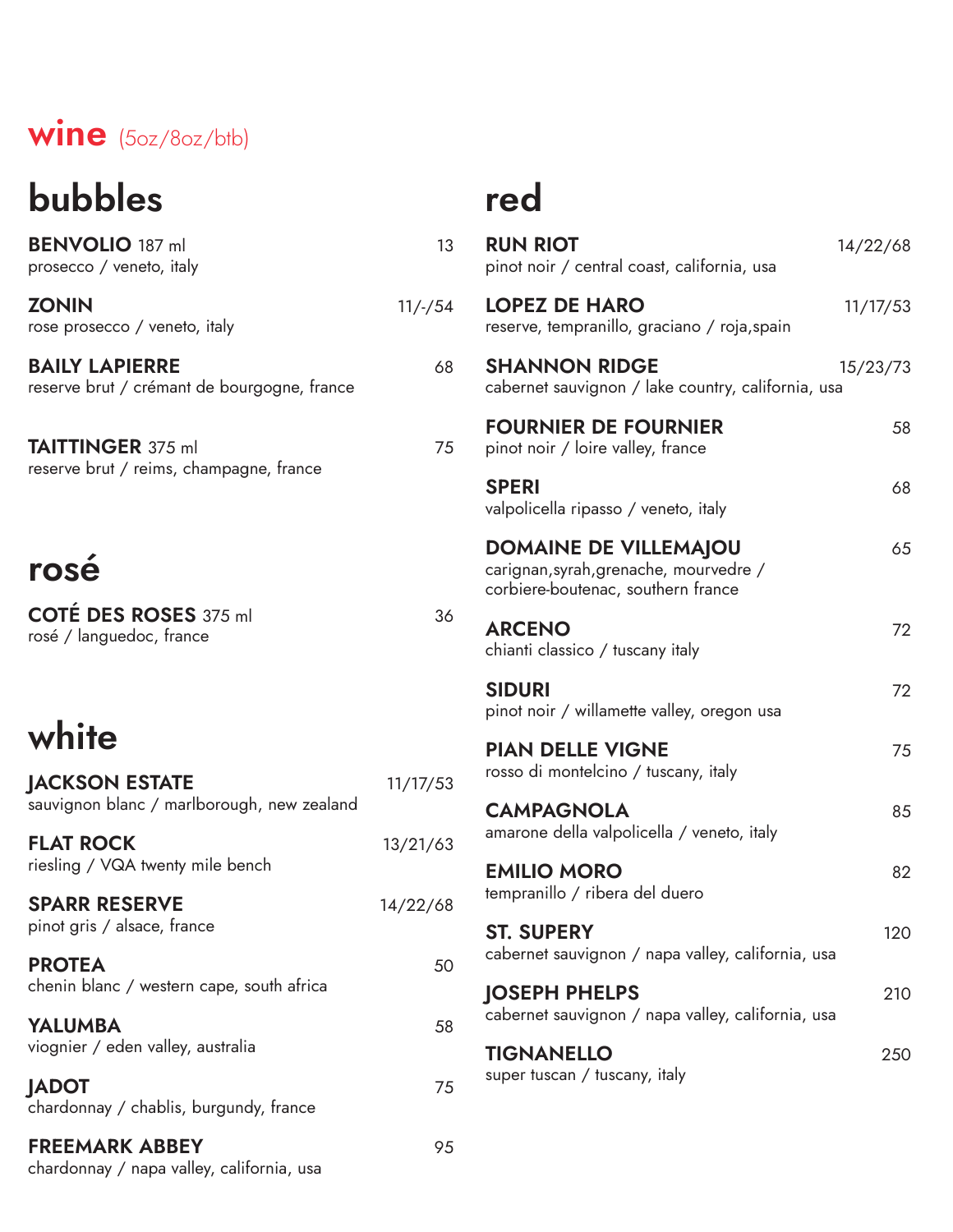## snack

| <b>SEASONAL PICKLED VEGETABLES (gf)</b>                                           | 6  |
|-----------------------------------------------------------------------------------|----|
| <b>CRISPY CHICKEN CHIPS</b><br>jalapeño cream cheese dip                          | 10 |
| <b>HONEY BUTTER POTATO CHIPS</b><br>jalapeño cream cheese dip                     | 7  |
| <b>AHI TUNA CRUDO</b><br>yuzu soy vinaigrette, tobiko, chive                      | 18 |
| <b>IINBAR POPCORN CHICKEN</b><br>korean sweet chili sauce, savory & spicy aioli   | 16 |
| <b>CHEESE BULDAK SPRING ROLL</b><br>aioli, cilantro                               | 9  |
| <b>CRISPY RICE CAKE</b><br>savory & spicy aioli                                   | 7  |
| <b>DOUBLE COOKED PORK DUMPLING</b><br>toasted garlic & chili, soy sauce, cilantro | 12 |

#### taco

| <b>BEEF BULGOGI TACO</b><br>kimchi, white onion, jalapeño, cilantro,<br>lime crème fraiche            | 7   |
|-------------------------------------------------------------------------------------------------------|-----|
| <b>BRAISED PORK BELLY TACO</b><br>kimchi, white onion, jalapeño, cilantro,<br>lime crème fraiche      | 6.5 |
| <b>CAJUN FRIED CHICKEN TACO</b><br>vinegar slaw, jalapeno, red onion, cilantro,<br>lime crème fraiche | 6.5 |
|                                                                                                       |     |

## vegetable

| <b>POUNDED CUCUMBER (v)</b><br>celery, pickled red onion, cilantro,<br>chili sweet soy dressing                | 10 |
|----------------------------------------------------------------------------------------------------------------|----|
| <b>WATERMELON SALAD</b><br>chili, coriander, mint, nam jim                                                     | 14 |
| <b>BROCCOLI WALDORF SALAD (gf)</b><br>apples, celery, muscat, walnut, sesame aioli                             | 13 |
| <b>GREEEN MANGO SLAW (v)</b><br>cucumber, carrot, daikon, mint, crispy shallot,<br>yuzu vinaigrette            | 14 |
| <b>DILL GARLIC ROASTED</b><br><b>CAULIFLOWER</b> $(gf)(v)$<br>red curry emulsion, garlic dill furikake, radish | 15 |
| <b>ICEBERG LETTUCE SALAD (gf)</b><br>cherry tomato, pickled red onion,<br>honey mustard dressing               | 11 |
| <b>BRUSSELS SPROUTS (v)</b><br>scallion, shallot, vegan xo sauce                                               | 14 |

#### sides

| <b>KENNEBEC POTATO FRIES (gf) (v)</b><br>sriracha ketchup                  | 8   |
|----------------------------------------------------------------------------|-----|
| SOY BUTTER ROASTED NEW POTATO<br>parmigiano reggiano, truffle oil, parsley | 12. |
| <b>JALAPEÑO CREAM CHEESE DIP</b>                                           | 4   |
| <b>LEMON DILL RANCH DIP</b>                                                | 4   |
| <b>KOREAN MUSTARD COLESLAW (gf)</b>                                        | 7   |
| <b>FRIED KIMCHI</b>                                                        | 5   |
| <b>EXTRA SAUCE</b>                                                         | 15  |